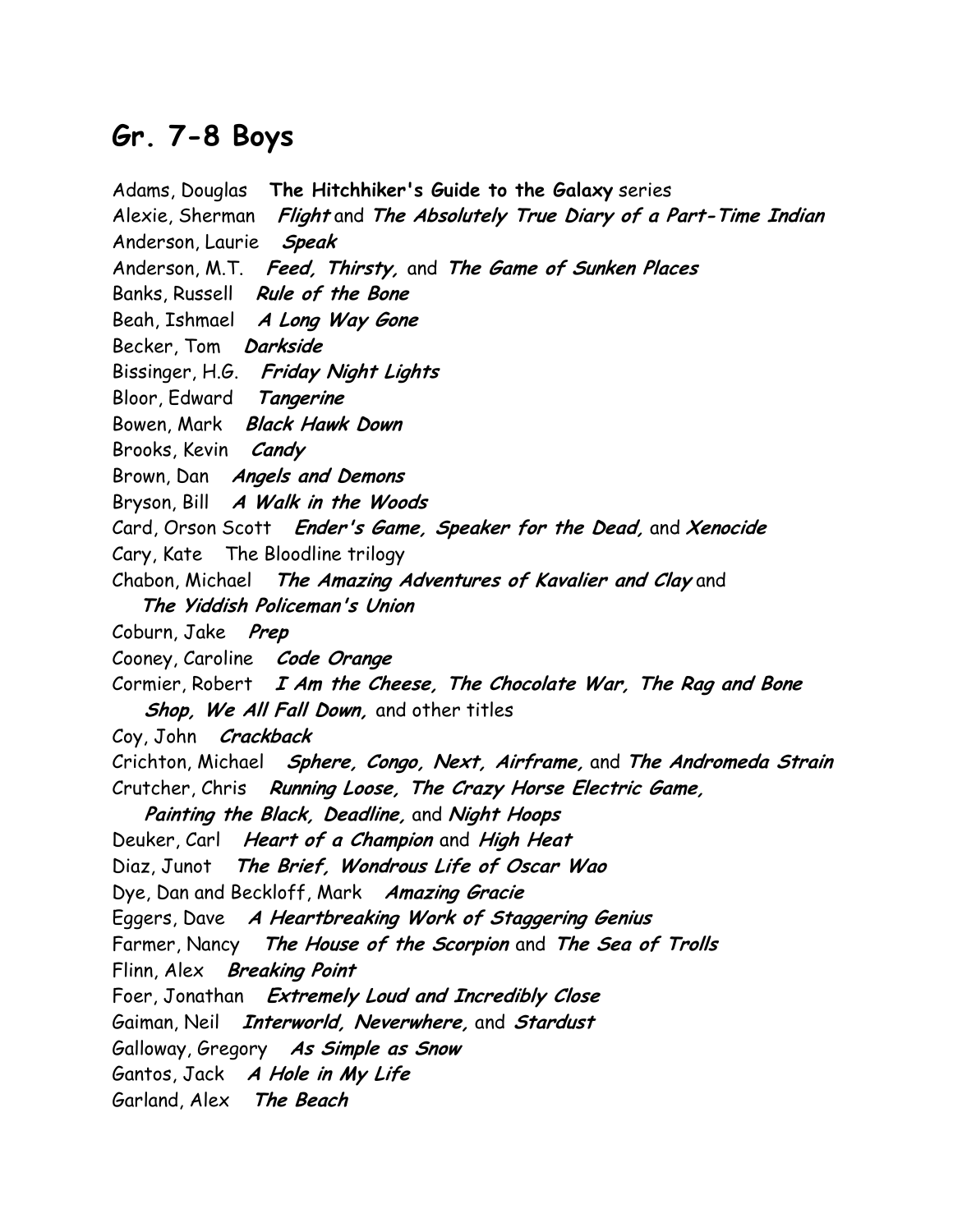Giles, Gail Playing in Traffic, Right Behind You, and Shattering Glass Goldman, William The Princess Bride Green, John Looking for Alaska Grogan, J. Marley and Me Haddon, Mark The Curious Incident of the Dog in the Night-time Hartnett, Sonya Surrender Hautman, Pete All In, Godless, Hole in the Sky, Invisible, No Limit, and Rash Hickham, Jr., Homer October Sky Hinton, S.E. The Outsiders Hornby, Nick High Fidelity and Slam Hosseini, Khaled The Kite Runner and A Thousand Splendid Suns Howe, James The Watcher King, Stephen The Shining Klass, David Danger Zone, Dark Angel, and Home of the Braves Koertge, Ron Shakespeare Bats Cleanup Korman, Gordon Born to Rock, Jake, Reinvented, No More Dead Dogs, Schooled, and Son of the Mob Kretch,Bob Rebound Krakauer, Jon Into Thin Air and Into the Wild Lehane, Dennis Mystic River Lubar, David Dunk, Hidden Talents, and Sleeping Freshmen Never Lie Lynch, Jim The Highest Tide Marsden, John The Tomorrow Series Martel, Yann Life of Pi Martinez, A. Lee Gil's All-Fright Diner Mass, Wendy Jeremy Fink and the Meaning of Life Matheson, Richard I Am Legend McCammon, Robert Boy's Life McCarthy, Cormac Blood Meridian, No Country for Old Men, and The Road McCaughrean, Geraldine The White Darkness Mezrich, Ben Bringing Down the House Moehringer, J.R. The Tender Bar Morpurgo, Michael Private Peaceful and Beowulf Mosley, Walter 47 Myers, Walter Dean Autobiography of My Dead Brother, Bad Boy, Fallen Angels, Hoops, Monster, The Outside Shot, Sunrise over Fallujah, Shooter, and Game Nakazawa, Kaji Barefoot Gen, The Day After, and Life After the Bomb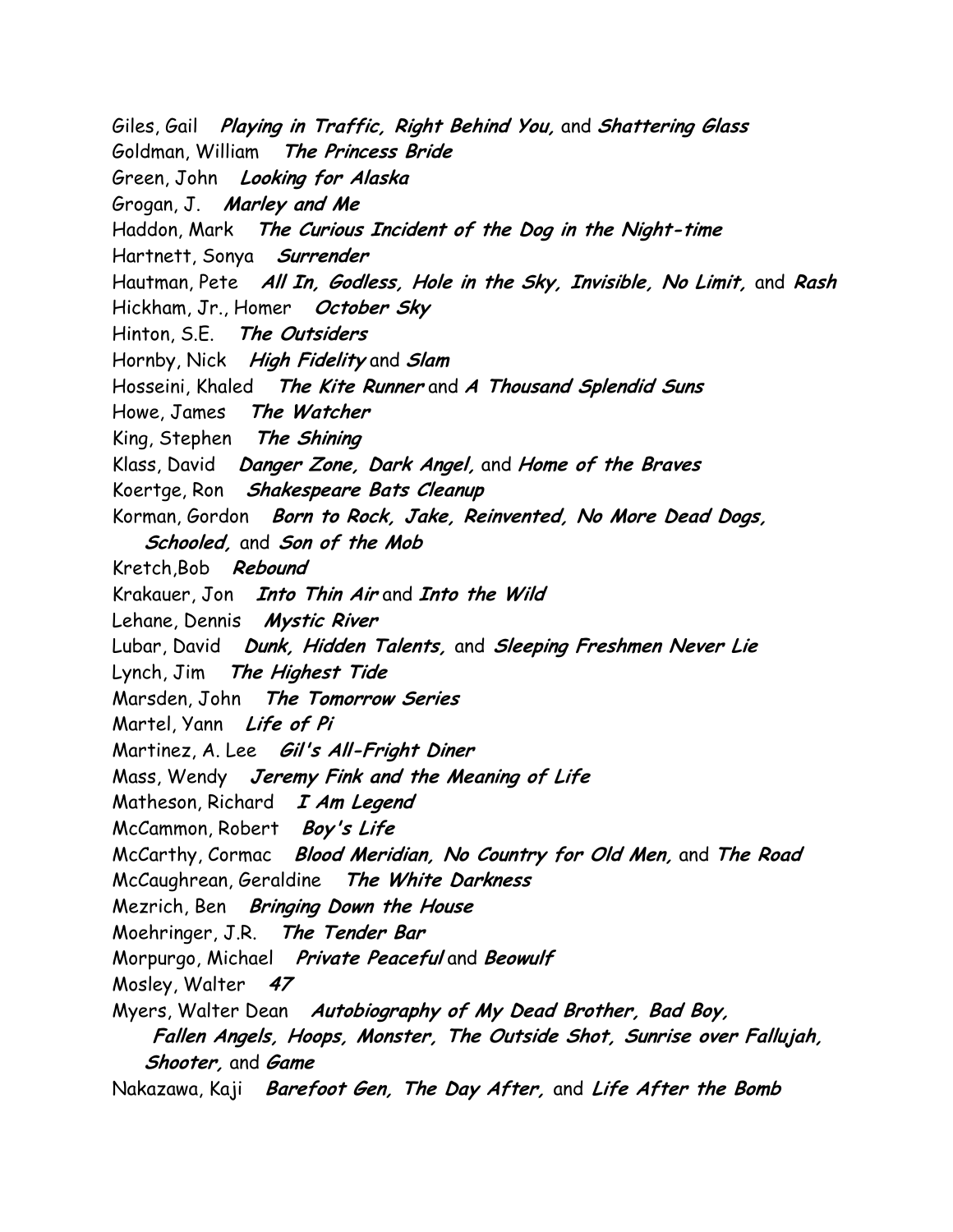Nancy, Ted L. Letters from a Nut series Nix, Garth Shade's Children Nolan, Han If I Should Die Before I Wake O'Brien, Robert Z for Zachariah O'Brien, Tim If I Die in a Combat Zone Paolini, Christopher Eragon and Eldest Pfeffer, Susan Beth Life as We Knew It and The Dead and Gone Picoult, Jodi Nineteen Minutes Prose, Francine After Pullman, Phillip The Dark Materials trilogy Rawls, Wilson Where the Red Fern Grows Remarque, Erich All Quiet on the Western Front Runyon, Brent The Burn Journals Sacco, Joe Safe Area Gorazde Salisbury, Graham Night of the Howling Dogs Sedaris, David Me Talk Pretty One Day and Naked Shusterman, Neal The Shadow Club Simmons, Michael Pool Boy Smith, Roland Peak Sonneblick, Jordan Drums, Girls, and Dangerous Pie, Notes from the Midnight Driver and Zen and the Art of Faking It Spiegelman, Art Maus I and Maus II Strasser, Todd Bootcamp, Can't Get There from Here, Give a Boy a Gun and The Wave Stroud, Jonathan *Buried Fire* and the Bartimaeus trilogy: The Amulet of Samarkand, The Golem's Eye, and Ptolemy's Gate Swofford, Anthony Jarhead Truman, Terry *Cruise Control* and Stuck in Neutral Vizzini, Ned Be More Chill, It's Kind of a Funny Story and Teen Angst? Naah Vonnegut, Jr., Kurt A Man Without a Country, God Bless You, Mr. Rosewater, Welcome to the Monkey House, and Slaughterhouse-Five Vrettos, Adrienne Maria Skin Wahl, Matt The Invisible Westerfield, Scott Peeps Woolf, Tobias This Boy's Life Wooding, Chris The Haunting of Alaizabel Cray and Poison Weaver, Will **Memory Boy** Zusak, Markus The Book Thief and I Am the Messenger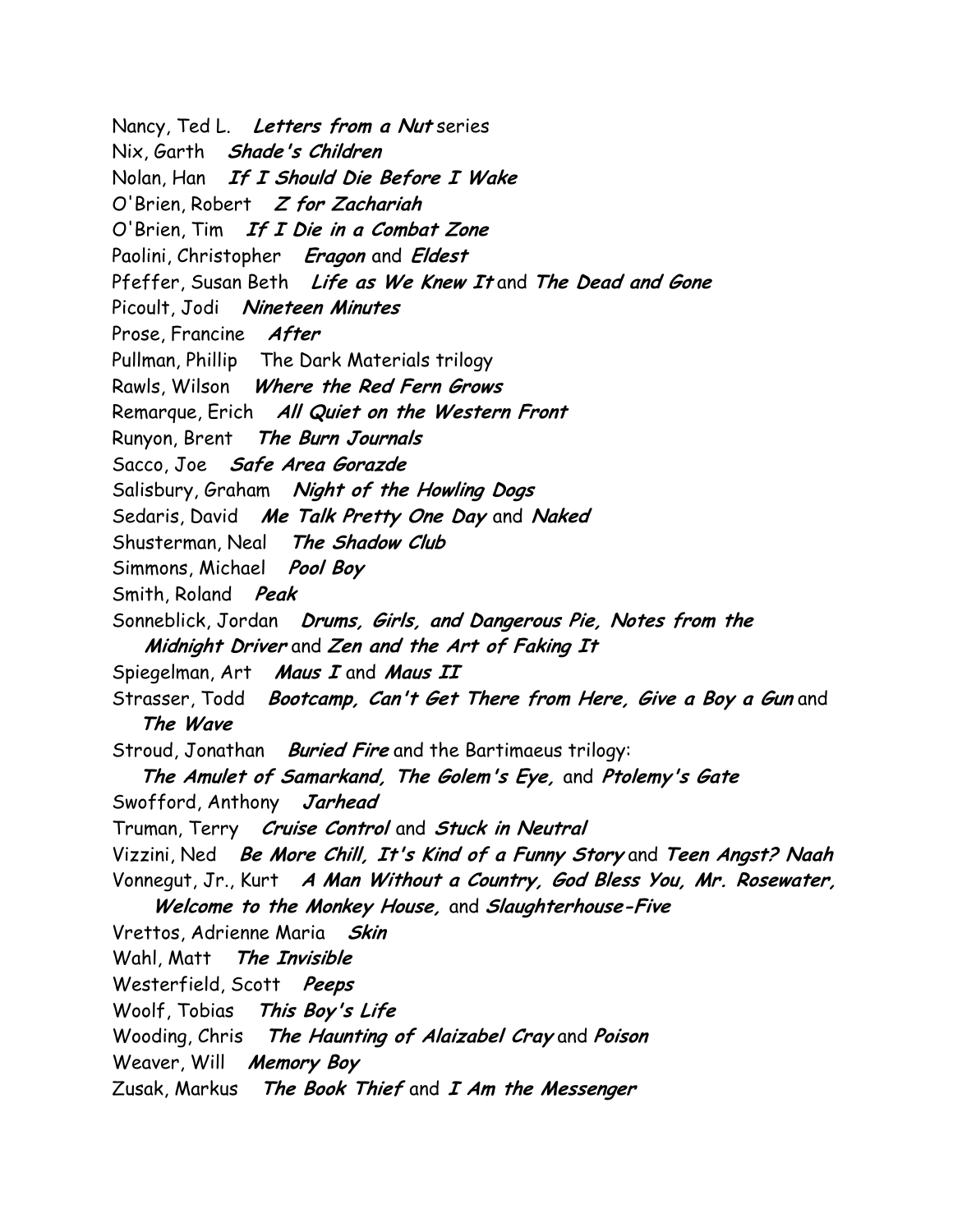## Gr. 7-8 Girls

Anderson, Laurie Halse Prom and Speak Anderson, M.T. Feed, The Game of Sunken Places and Thirsty Anonymous *Go Ask Alice* Arnold, Tedd Rat Life Atwater-Rhodes, Amelia Hawksong and anything else Austen, Jane Emma and Pride and Prejudice Bank, Melissa The Girls' Guide to Hunting and Fishing Banks, Kate Walk Softly, Rachel Banks, Russell Rule of the Bone Beale, Fleur I Am Not Esther Berg, Elizabeth Durable Goods and Joy School Blackman, Malorie Naughts and Crosses Block, Francesca Lia Echo Boyne, John The Boy in the Striped Pajamas Brontë, Charlotte Jane Eyre Brooks, Kevin Candy Bryson, Bill Neither Here Nor There and A Walk in the Woods Buckhanon, Kalisha Upstate Bunting, Eve Jumping the Nail Burgess, Melvin Smack Cabot, Meg All-American Girl and Avalon High Caletti, Deb Honey, Baby, Sweetheart; The Nature of Jade, The Fortunes of Indigo Skye, and Wild Roses Chbosky, Stephen The Perks of Being a Wallflower Choldenko, Gennifer If a Tree Falls at Lunch Period Christie, Agatha And Then There Were None Cisneros, Sandra The House on Mango Street Cormier, Robert After the First Death, The Chocolate War, The Rag and Bone Shop, We All Fall Down, and I Am the Cheese Crutcher, Chris Deadline Deaver, Julie Reece The Night I Disappeared and Say Goodnight, Gracie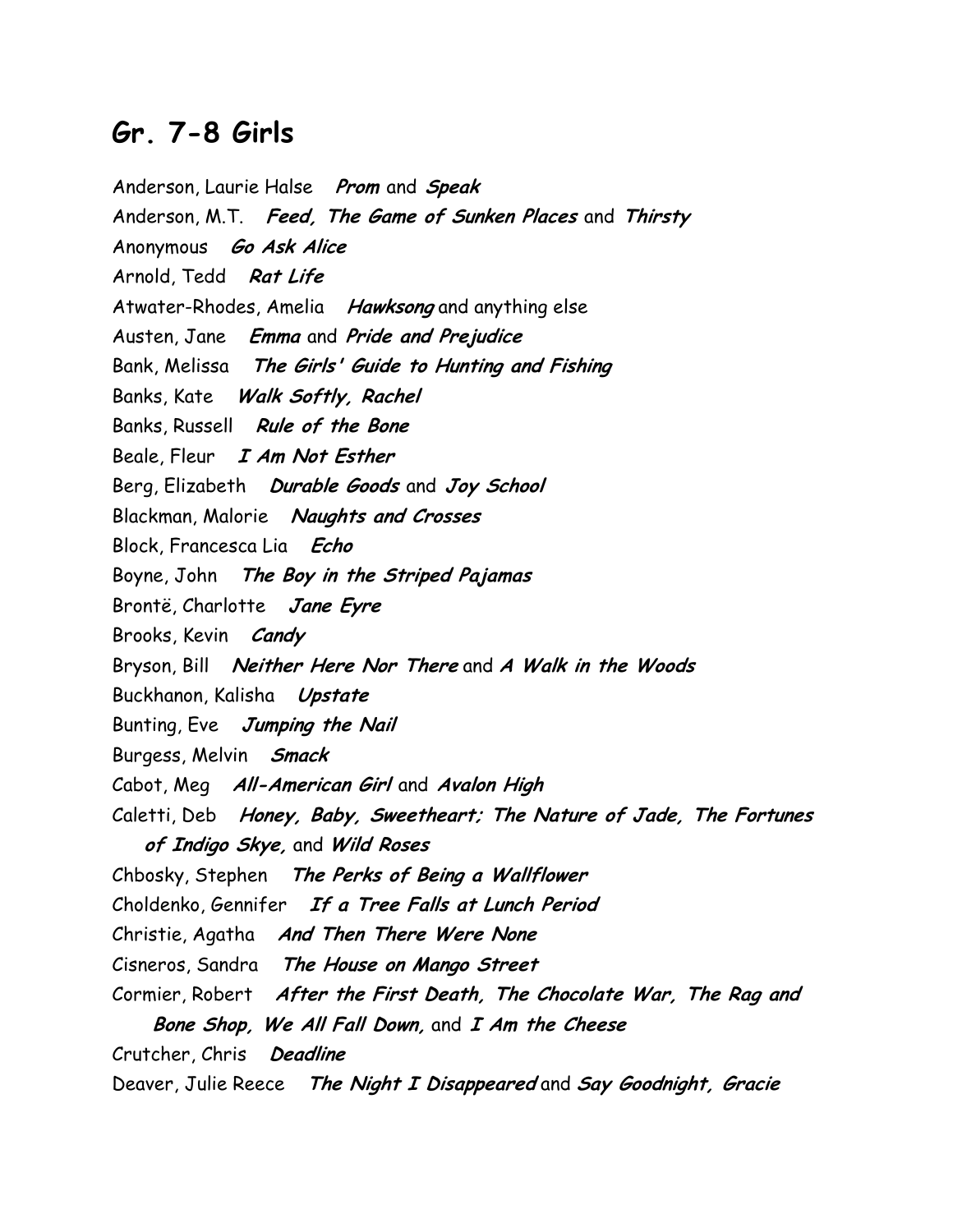Dessen, Sarah Dreamland, Just Listen, Keeping the Moon, Someone Like You, This Lullaby and The Truth about Forever Dye, Dan and Beckloff, Mark Amazing Gracie Edwards, Kim The Memory Keeper's Daughter Eggers, Dave A Heartbreaking Work of Staggering Genius Ephron, Delia Frannie in Pieces Farmer, Nancy The House of the Scorpion Flinn, Alex Breathing Underwater, Diva, and Fade to Black Foer, Jonathan Safran Extremely Loud and Incredibly Close Frederick, Mariah Head Games Frost, Helen Keesha's House Gaiman, Neil Neverwhere Galloway, Gregory As Simple as Snow Garden, Nancy The Year They Burned the Books Golden, Arthur Memoirs of a Geisha Goldman, William The Princess Bride Goldschmidt, Judy The Secret Blog of Raisin Rodriguez Green, John Looking for Alaska Greenberg, Joanne I Never Promised You a Rose Garden Grogan, John Marley and Me Haig, Matt The Dead Father's Club Harris, Joanne Chocolat Hautman, Pete Invisible Hinton, S.E. The Outsiders and That Was Then, This Is Now Hoffman, Alice At Risk and Practical Magic Hopkins, Ellen *Impulse* Hornby, Nick High Fidelity and Slam Hughes, Mark  $I$  Am the Wallpaper Hurwin, Davida Wills A Time for Dancing Irving, John The Ciderhouse Rules Johnson, Angela The First Part Last Johnson, LouAnne Dangerous Minds Kaysen, Susanna Girl, Interrupted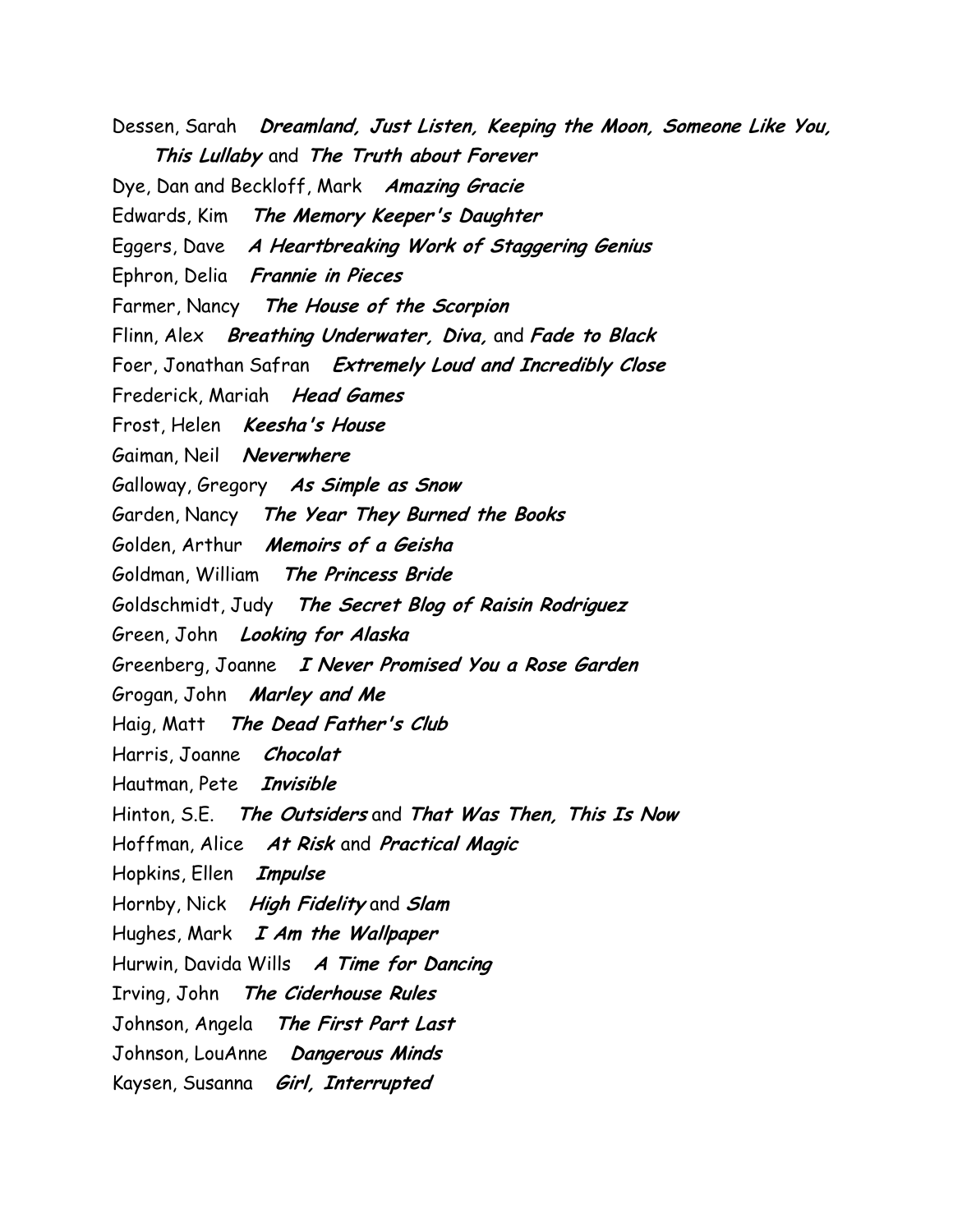Kidd, Sue Monk The Secret Life of Bees Kingsolver, Barbara The Bean Trees and The Poisonwood Bible Klass, David Dark Angel Koertge, Ron Boy Girl Boy Korman, Gordon Jake, Reinvented, Schooled, and Son of the Mob Koss, Amy Goldman The Cheat and The Girls Lasky, Kathryn Memoirs of a Bookbat Lee, Harper To Kill a Mockingbird Letts, Billie Where the Heart Is Lockwood, Cara Wuthering High Lubar, David Sleeping Freshmen Never Lie Marchetta, Melina Saving Francesca Mass, Wendy Heaven Looks A Lot Like the Mall McBride, James The Color of Water McCammon, Robert Boy's Life McCormick, Patricia Cut and Sold McNeal, Laura and Tom *Crooked, Crushed*, and Zipped Meyer, Stephenie Eclipse, New Moon, and Twilight Mezrich, Ben Bringing Down the House Moriarty, Jaclyn Feeling Sorry for Celia, The Murder of Bindy Mackenzie, The Spell Book of Listen Taylor, and The Year of Secret Assignments Myers, Walter Dean Fallen Angels and Monster Miller, Mary Beth Aimee Moehringer, J.D. The Tender Bar Moore, Lorrie Who Will Run the Frog Hospital? Nix, Garth **Sabriel, Lirael, and Abhorsen** Nolan, Han If I Should Die Before I Wake and A Summer of Kings Oates, Joyce Carol After the Wreck, I Picked Myself Up, Spread My Wings, and Flew Away, and Freaky Green Eyes Osa, Nancy Cuba 15 Ostow, Micol Westminster Abby Pascal, Francine The Ruling Class Pearson, Mary A Room on Lorelei Street and The Adoration of Jenna Fox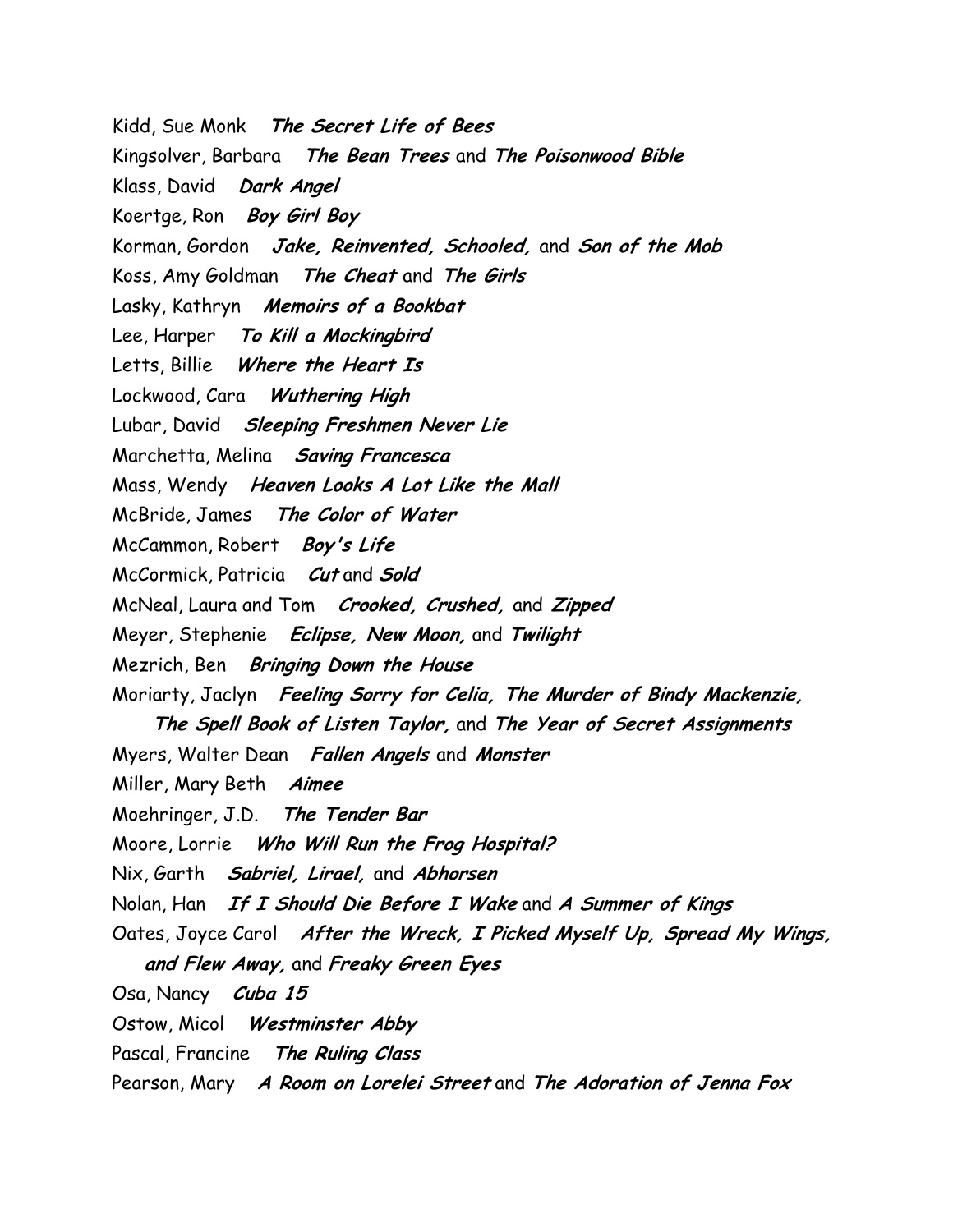Pennbaker, Ruth Don't Think Twice Pfeffer, Susan Beth Life As We Knew It and The Dead and the Gone Picoult, Jodi Nineteen Minutes Pierce, Tamora First Test, Page, Squire, and Lady Knight Plum-Ucci, Carol What Happened to Lani Garver? Rabb, Margo Cures for Heartbreak Reichl, Ruth Tender at the Bone Reinhart, Dana A Brief Chapter in My Impossible Life and Harmless Rennison, Louise Then He Ate My Boy Entrancers and others Rinaldi, Ann In My Father's House and others Rosen, Renee Every Crooked Pot Rosoff, Meg How I Live Now Rowling, J.K. The Harry Potter series Runyon, Brent The Burn Journals Salinger, J.D. The Catcher in the Rye Satrapi, Marjane Persepolis and Persepolis 2 Scott, Elizabeth Bloom Showalter, Gena Oh My Goth Shusterman, Neal The Shadow Club Simpson, Mona Anywhere but Here Sittenfeld, Curtis Prep Smith, Kirsten The Geography of Girlhood Sones, Sonya One of Those Hideous Books Where the Mother Dies, Stop Pretending, What My Mother Doesn't Know, and What My Girlfriend Doesn't Know Sonnenblick, Jordan Zen and the Art of Faking It and Drums, Girls, and Dangerous Pie Spiegelman, Art Maus I and Maus II Strasser, Todd Can't Get There from Here and Give a Boy a Gun Swanson, Julie Going for the Record Tan, Amy The Joy Luck Club Toews, Miriam A Complicated Kindness Vail, Rachel Ever After